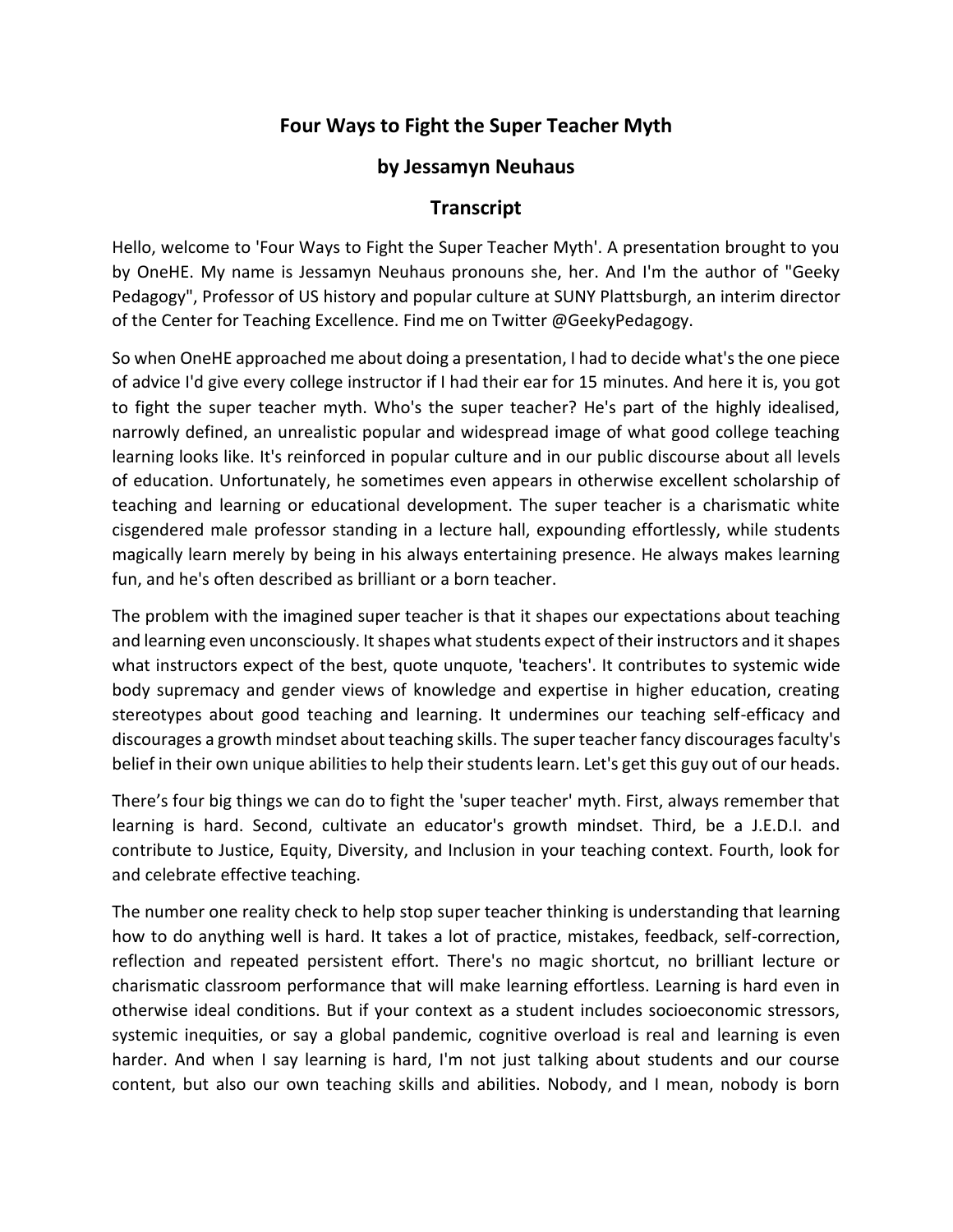knowing how to teach effectively. It takes ongoing learning to figure out how to help our ever changing student populations learn how to do things.

In real life, success as a student and a teacher is never easy. As memorably illustrated in this drawing, Sylvia Duckworth's Iceberg Illusion, all the successful learning, the iceberg, you can see floating above the water line is built on a huge unseen bedrock of persistence, dedication, failure, sacrifice, disappointment, and hard work. Super teacher swoops into the classroom and in one brilliant quip illuminates knowledge for every student. In real life, effective teachers plug away, day after ever loving day, making mistakes, correcting them, researching what works in their teaching context and trying again. Always working to figure out how to best facilitate student learning.

Which brings us to growth mindset. One of the best weapons I've found to fight the super teacher myth is cultivating a growth mindset. A growth mindset is the understanding that skills and abilities are not fixed inherent qualities, but rather things that we can learn how to do better with knowledge and practice. Teaching with a growth mindset means knowing and constantly reminding yourself that nobody is born an effective teacher. Effective teachers slowly laboriously accumulate knowledge over time and continually practice pedagogical skills, making mistakes as we go. All of us are always learning how to be an effective teacher.

One great way to cultivate an educators growth mindset is to feed your teacher brain by reading scholarship of teaching and learning. For my top recommendations and also for lists of fantastic podcasts about teaching in higher education, visit my website, geekypedagogy.com, and click on the recommended reading and listening page. In addition to the published scholarship of teaching and learning, an energetic community of practice can help us stay grounded in realistic and applicable solutions and strategies for teaching and learning problems. Mine is on academic Twitter, where you can find a community of teacher scholars sharing a ton of information and good ideas.

Another place anyone can go to connect with other practicing teachers and to feed your educators growth mindset is OneHE, at onehe.org. OneHE emphasises the importance of educators as unique individuals. It promotes and recognises this by working with as many varied voices and experts as possible to support educators in developing their teaching their way. And that's all encouraged via community platform that supports social learning.

Pursuing justice, equity, diversity, and inclusion in higher education should be on the top of everyone's teaching to do list. Increasing the ability of all students to succeed and decreasing the systemic inequities, BIPOC and students with disabilities face is one of the most pressing challenges all colleges and universities are dealing with. It just so happens that being a JEDI is also a way to fight the super teacher myth, because the super teacher myth reinforces systemic inequity and racialised, gendered, and other stereotypes about professors contributing to what Roxanna Harlow termed, disparate teaching realities, for BIPOC instructors, faculty with disabilities, white women faculty, women faculty of color, and anyone who doesn't fit that super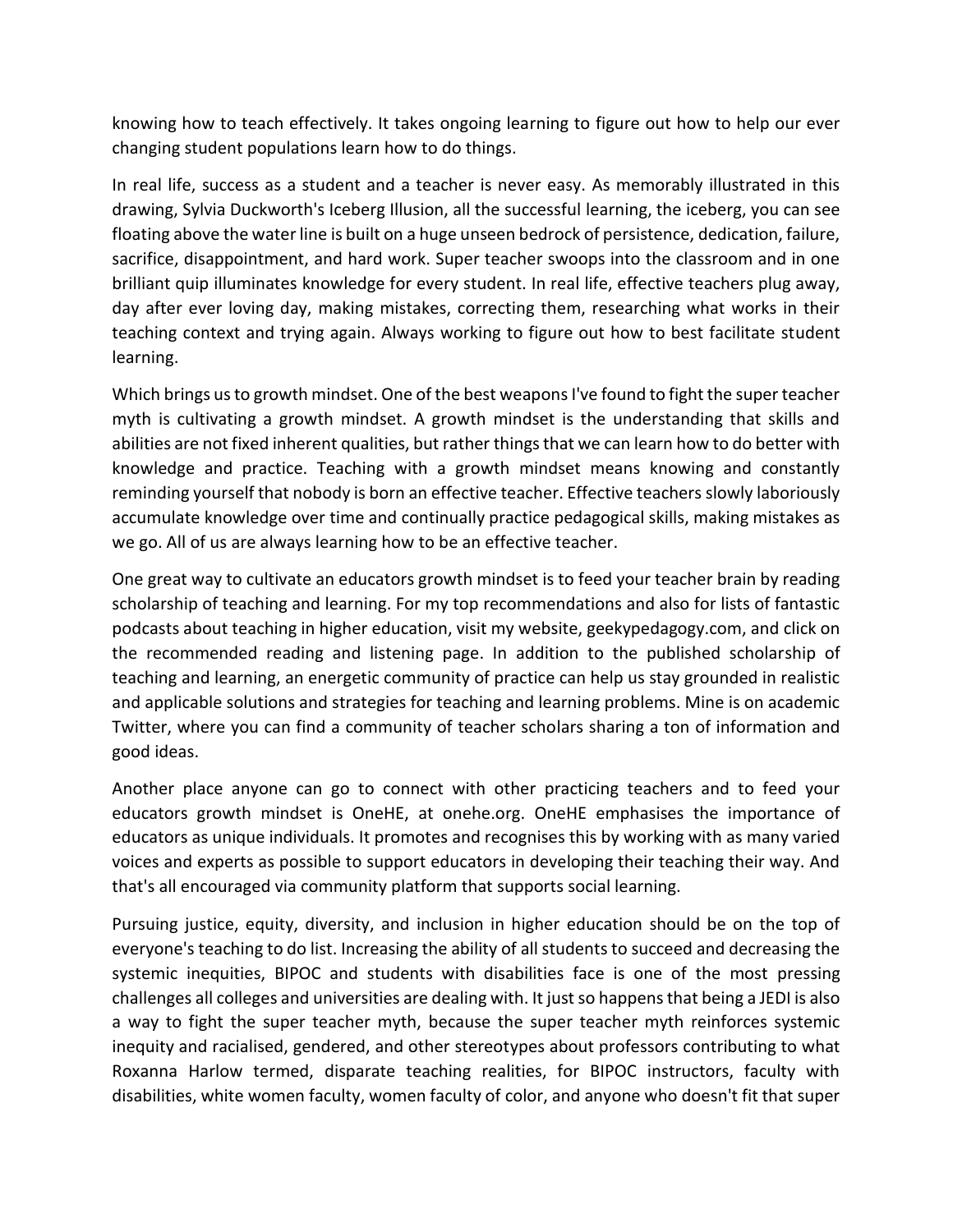professors stereotype. Inequity creates obstacles for both student learning, as well as teaching efficacy.

Anyone who's been told you don't look like a professor knows that it's not a compliment, but rather a way of calling into question an instructors expertise and sense of belonging in higher education. Educating ourselves about anti-racist pedagogy, engaging in inclusive teaching practices, and speaking out about unequal teaching conditions, including adjunct exploitation and misuse of teaching evaluations, for example, help us become JEDIsed and to fight the super teacher myth. Busting preconceptions about what a professor quote unquote, 'looks like', and teaching practices that interrupt bias about faculty increase student learning. They increase teaching efficacy and they challenge the notion of a white able-bodied cisgendered male super teacher.

Finally, I urge you to fight the super teacher myth by recognising and celebrating effective teaching. I use that word effective deliberately because although I understand why people use terms like excellent teaching or the best teachers, I believe that they can inadvertently reinforce the super teacher myth, drawing on our collective assumptions and stereotypes about what transformational teaching looks like. Instead, I want to celebrate the true diversity of what educators do when they help students learn how to do something better. That's what effective teaching means. You've helped a student learn how to do something better.

Remember that learning is hard, learning new skills and building abilities as a student and as a teacher takes practice. You make mistakes, you have to get feedback. You have to reflect and you have to get support for improvement. It can be easy to get discouraged. In fact, we all have a negativity bias making it easy to see when things go wrong when we fall short, but harder to take deliberate note of our successes, especially as educators. Especially if success doesn't look like it does in the movies, no magical light bulb explosion, earth shattering world rebuilding classroom, but instead slow, steady accruing of new skills and abilities.

So take note when you've chalked up a win, bigger or small, literally take note, keep a teaching journal of your wins. Figure out the best ways to measure your students' learning their increased skills, and then celebrate those successes. I'll leave you with four reflection questions.

- 1. How has the super teacher myth shaped your view of teaching and learning?
- 2. What specific things can you do to cultivate teaching with a growth mindset?
- 3. What skills, knowledge, ability, and advocacy in your teaching context, in your positionality will increase justice, equity, diversity, and inclusion?
- 4. What regular practices can you incorporate into teaching in order to recognise and celebrate your efficacy?

And one last reminder of all the resources available to you at onehe.org, courses, community, connections, and much more are all celebrating effective teaching. I hope you've been encouraged and inspired today to fight the super teacher myth. Thank you for your attention and